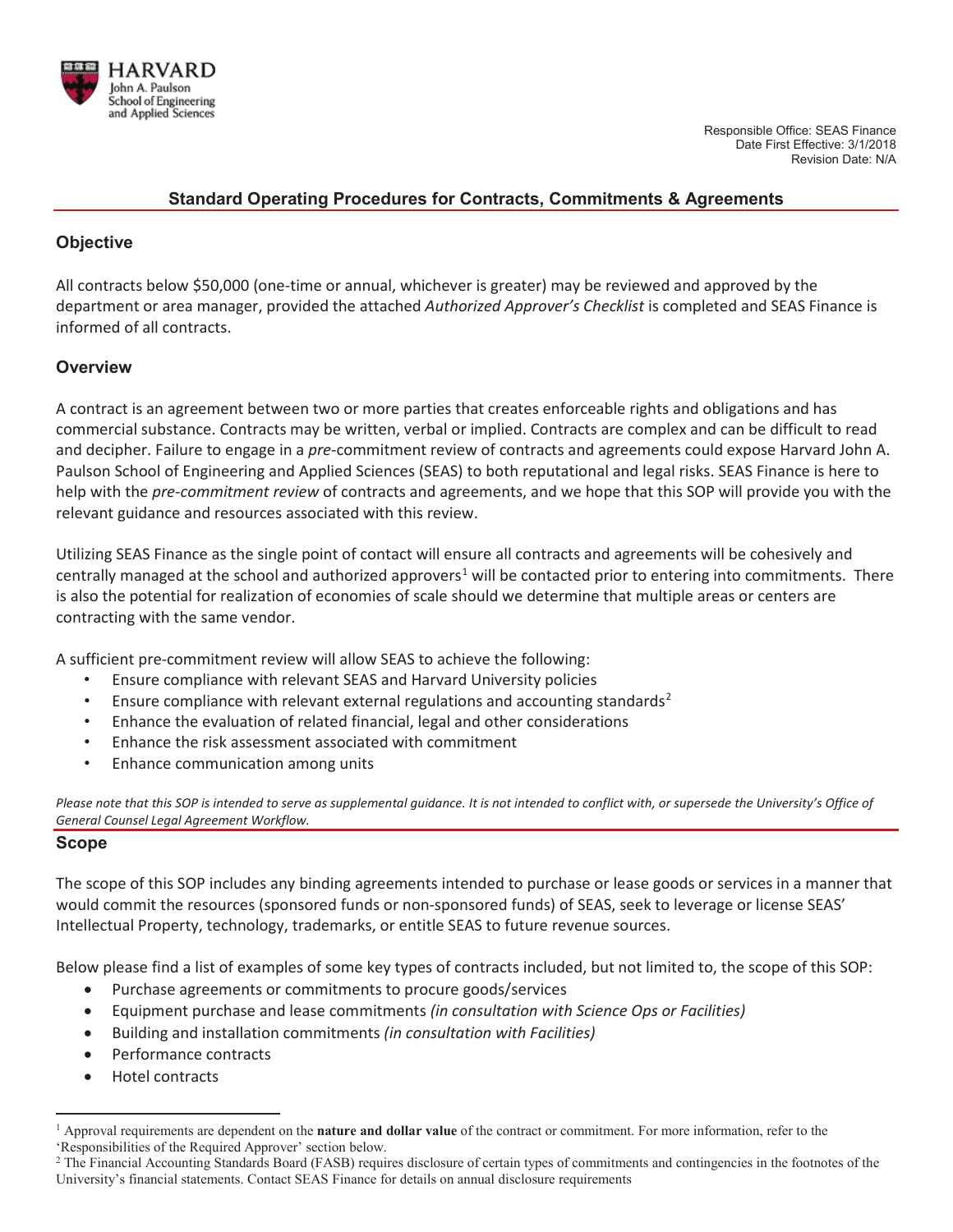

 Responsible Office: SEAS Finance Date First Effective: 3/1/2018 Revision Date: N/A

- Real estate agreements and/or leases
- x Software and other licensing agreements *(in consultation with IT/Computing)*
- x Technology and web-based services user agreements *(in consultation with IT/Computing)*
- x Intellectual property agreements *(in consultation with OTD)*
- Consulting agreements
- Academic collaboration agreements or memorandums of understanding
- Corporate governance
- Research & subcontract agreements<sup>3</sup> (in consultation with RAS)

#### **Procedures**

The following steps MUST be taken **prior to** formally entering into commitments (unless the contract is being stewarded by OTD and/or OSP):

- 1) Route contracts or agreements to the authorized approver **AND** SEAS Finance for review prior to commitment and execution. "Authorized Approvers" are delineated based on the contract's amount (For more information, please refer to "Authorized Approver Hierarchy.")
- 2) The Authorized Approver should indicate their approval while performing a review in accordance with the "Authorized Approver's Checklist", found within the *Useful Links* section below.
- 3) Should the Authorized Approver's initial review indicate terms or other complex language within the agreement that warrants the additional review by content area experts, such as HR (e.g., consulting contracts), OSP (e.g., agreements involving procuring research data), OVPR (e.g., export controls), and OTD (licensing, intellectual property), the Authorized Approver in consultation with SEAS Finance, will make the decision to consult with the applicable parties and maintain documentation of discussions and correspondence as part of the overall contract review package.
- 4) Upon completion of review, Authorized Approver will return signed agreement to local administrator/initiator with a cc to SEAS Finance (Devon Losada, Senior Accountant: dlosada@seas.harvard.edu).
- 5) Once the contract is fully executed, please provide a signed copy to SEAS Finance (Devon Losada, Senior Accountant: dlosada@seas.harvard.edu). This will ensure all contracts executed throughout SEAS (excluding sponsored agreements already in GMAS) are retained and catalogued. SEAS contracts will ultimately be stored in Novatus, a contract database utilized by Central and other groups throughout the University.

**Note:** If assistance is requested with the pre-commitment review of any contract, regardless of size, reach out to Devon Losada, Senior Accountant at dlosada@seas.harvard.edu.

#### **Resources & Useful Links**

Appendix A - Authorized Approver's Checklist Appendix B - OGC General Contract Review Checklist

Model agreements from OGC website Harvard University Policy on Use of Harvard Names and Insignias Harvard University Legal Agreement Workflow

<sup>&</sup>lt;sup>3</sup> As noted in the Legal Agreement Workflow, agreements/contracts operating under a research agreement should be in compliance with the terms of the sponsored award, if applicable, and any questions should be run by the Office for Sponsored Programs. If questions of application remain, please contact SEAS Finance.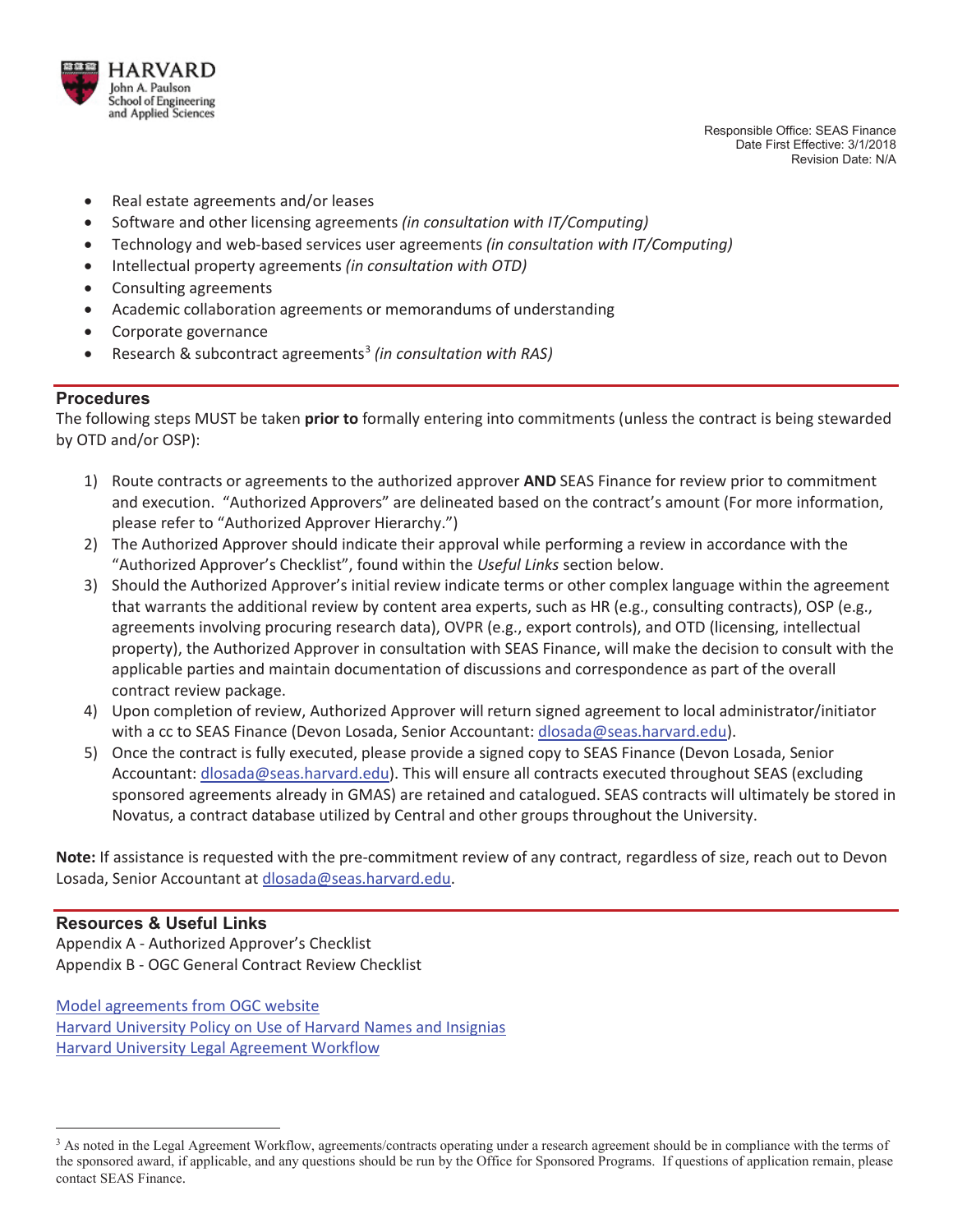





<sup>4</sup> One-time or annual, whichever is greater One-time or annual, whichever is greater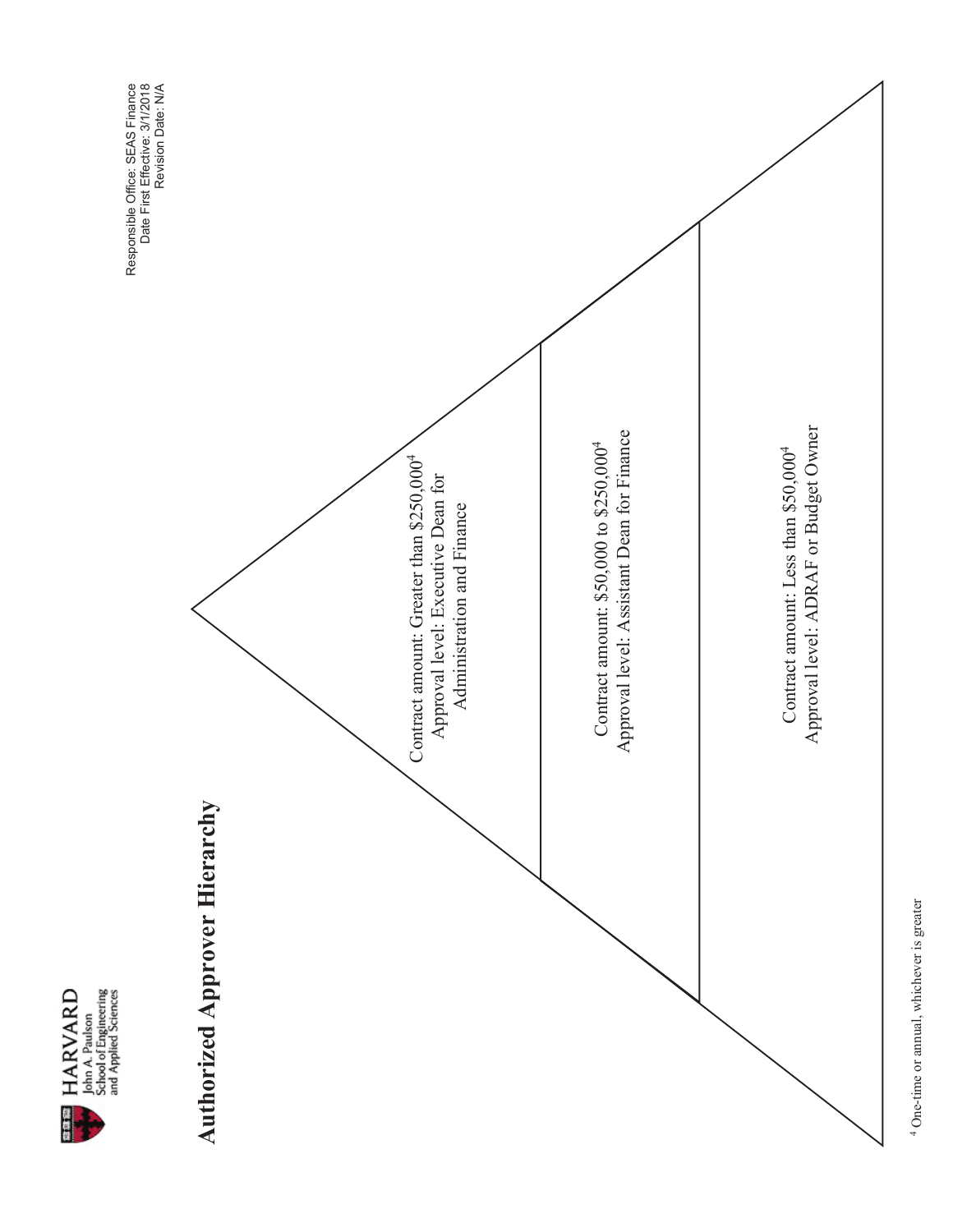# Standard Operating Procedures for Contracts, Commitments & Agreements **Standard Operating Procedures for Contracts, Commitments & Agreements** Authorized Approver's Checklist Authorized Approver's Checklist

Appendix A to SEAS Contract SOP Appendix A to SEAS Contract SOP

All contracts below \$50k can be reviewed and approved by the department or area manager, so long as the attached uthorized Approver's Checklist is completed and SEAS Finance is Àll contracts below \$50k can be reviewed and approved by the department or area manager, so long as the attachedAu*thorized Approver's Checklist* is completed and SEAS Finance is informed of all contracts. If assistance is requested with the pre-commitment review of any contract, regardless of size, reach out to Devon Losada; Senior Accountant at informed of all contracts. If assistance is requested with the pre-commitment review of any contract, regardless of size, reach out to Devon Losada; Senior Accountant at dlosada@seas.harvard.edu. dlosada@seas.harvard.edu.

|                | Who is the contract with?                                                                                                                                                                                                                                                                                                                                   | Contract Dollar Value | Contract Date         |                  |
|----------------|-------------------------------------------------------------------------------------------------------------------------------------------------------------------------------------------------------------------------------------------------------------------------------------------------------------------------------------------------------------|-----------------------|-----------------------|------------------|
| غ<br>2         | REPRESENTATION                                                                                                                                                                                                                                                                                                                                              | <\$50k Approver       | \$50k-\$250k Approver | >\$250k Approver |
|                | review this contract/agreement as specified in the<br>Do I have the appropriate authority to<br>Authorized Approver's Hierarchy?                                                                                                                                                                                                                            |                       |                       |                  |
| $\sim$         | Have all other necessary parties (HR, OSP, OVPR, OGC, etc.) reviewed this contract/agreement (as<br>necessary)?                                                                                                                                                                                                                                             |                       |                       |                  |
| $\infty$       | Does the contract/agreement state the name of "President and Fellows of Harvard College, acting<br>through John A. Paulson School of Engineering and Applied Sciences"?                                                                                                                                                                                     |                       |                       |                  |
| 4              | name for promotional or other purposes in connection with the contract without the express prior<br>instance? See Appendix B - OGC General Contract Review<br>Does the contract/agreement include a clause prohibiting the other party from using Harvard's<br>written permission of Harvard in each<br>for example statement.                              |                       |                       |                  |
| LŊ             | sponsored research? If yes, does the contract/agreement<br>include a debarment clause? See Appendix B - OGC General Contract Review for example<br>Is this agreement over \$25,000 and for<br>statement.                                                                                                                                                    |                       |                       |                  |
| 6              | Have I reviewed the OGC Contract Review Checklist to ensure all necessary components are<br>included within this contract/agreement?                                                                                                                                                                                                                        |                       |                       |                  |
| $\overline{ }$ | to all necessary University policies?<br>Does the contract/agreement conform                                                                                                                                                                                                                                                                                |                       |                       |                  |
| ${}^{\circ}$   | Does the contract have appropriate evidence of review with signoff (e.g. physically signing the<br>document; digital signature via pdf; etc.)?                                                                                                                                                                                                              |                       |                       |                  |
| G              | Have the funds for the transaction been allocated or are otherwise available within regularly<br>approved budgets, special appropriations, or restricted or designated accounts?                                                                                                                                                                            |                       |                       |                  |
| $\Omega$       | Administration, University and broader community? Has the appropriate consultation has taken<br>Does the contract/agreement have a likely impact on other elements of the School, Central<br>place with any constituencies that would be impacted by the transaction or contract (e.g.<br>Information Technology or Human Resources)?                       |                       |                       |                  |
| $\Xi$          | is there a real or apparent conflict of interest on the part of the approving individuals or any other<br>ndividual or organization involved in the transaction?                                                                                                                                                                                            |                       |                       |                  |
| $\overline{c}$ | entering into the transaction or contract, in accordance with the Harvard University and Harvard<br>and Applied Sciences Policy on Conflicts of Interest and<br>When a real or apparent conflict of interest does exist, has the issue been resolved prior to<br>Commitment for Senior Officers and Administrators.<br>ohn A. Paulson School of Engineering |                       |                       |                  |
| 13             | Are you the final reviewer for this contract/agreement? If yes, please sign the contract/agreement<br>document.                                                                                                                                                                                                                                             |                       |                       |                  |

<\$50k - ADRAF or Budget Owner Printed Name, Signature, and Date <\$50k - ADRAF or Budget Owner Printed Name, Signature, and Date

\$50k-\$250k - Assistant Dean for Finance Printed Name, Signature, and Date \$50k-\$250k - Assistant Dean for Finance Printed Name, Signature, and Date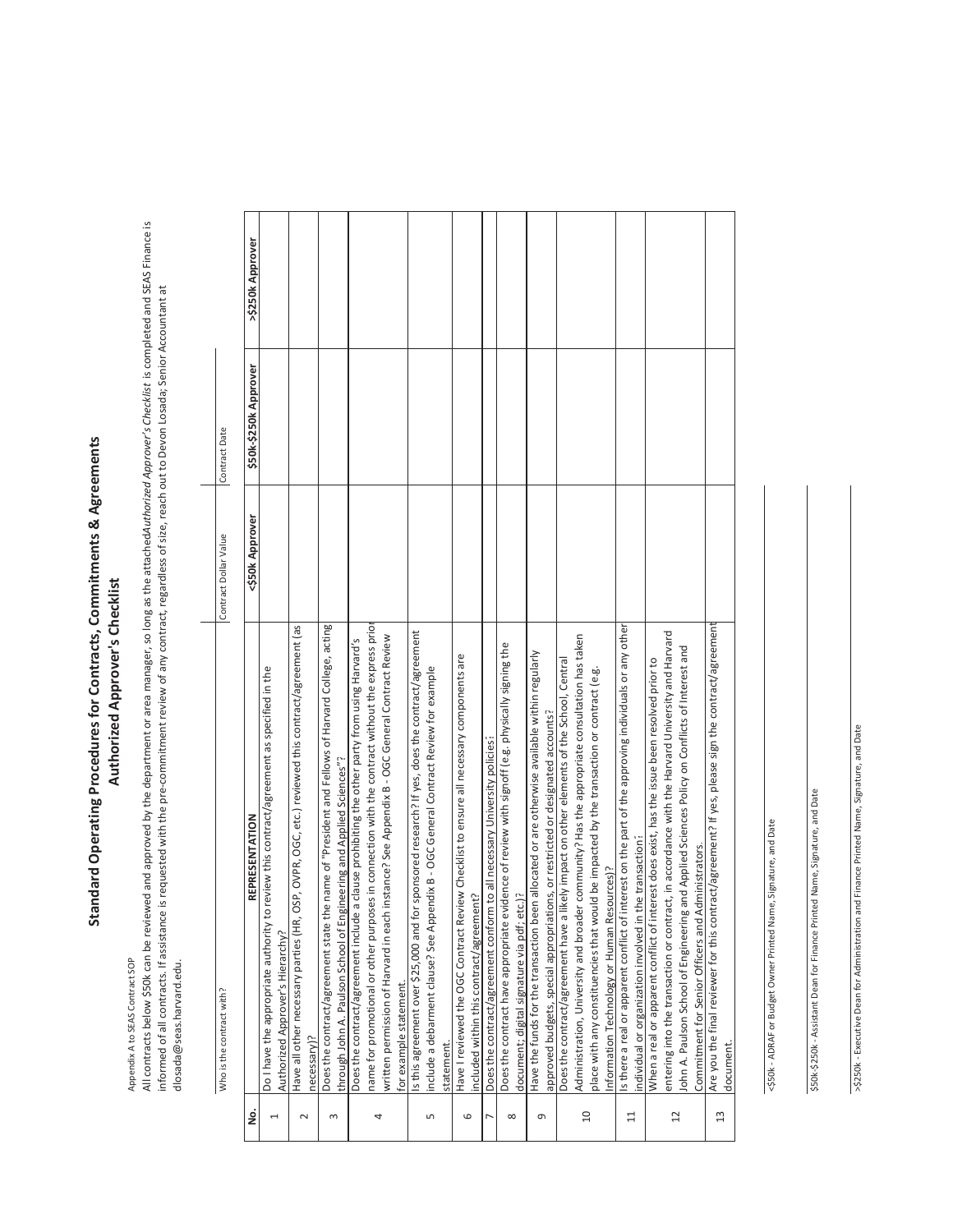This checklist is designed for review of contracts for acquiring goods or services when the document is originated by the vendor or consultant. For additional points to consider, see the comments in the OGC's "Model Consulting Agreement with Comments," http://ogc.harvard.edu/pages/model-documents.

## 1. Basic Review

- Read the entire contract and all attachments.
- Do you understand the contract?
- Does it contain all the business terms that you consider essential to the transaction?
	- o For example, description of services and deliverables, price, payment schedule, and dates for performance or delivery.
- Are all necessary price lists, scopes of work, specifications, schedules, appendices, order forms, and other attachments mentioned in the contract attached?
- 2. Identification of the Parties
- x Contracts should be made in the name of **"President and Fellows of Harvard College,"** which is Harvard's legal name. Individual Schools, departments, and other units are not separate legal entities and should not contract in their own names. If you wish to refer to the specific School, department or other unit involved, state that the contract is being made by the President and Fellows "acting through" that School, department or unit.
	- $\circ$  For example, the contract might be with "President and Fellows of Harvard College, acting through the Office of the Xyz . . ."
- Be sure the other party is properly identified and that it is providing its full legal name and an address.
- If abbreviated terms are used to identify parties, such as "Harvard University (hereinafter referred to as 'Harvard')", be sure the terms are used consistently throughout the document.
- 3. Use of Harvard's Name

Every contract should include a clause along the following lines **prohibiting the other party from using Harvard's name for promotional or other purposes** in connection with the contract without the express prior written permission of Harvard in each instance:

*"Consultant shall not use the name "Harvard" (alone or as part of another name, and in any language) or any logos, seals, insignia or other words, names, symbols, images or devices that identify Harvard or any Harvard school, unit, division or affiliate ("Harvard Names") for any promotional purpose or any other purpose in connection with the Work or this Agreement except as expressly provided in this Agreement or the SOW, or with the prior written approval of, and in accordance with restrictions required by, Harvard. Consultant shall not register any Harvard Name in any jurisdiction as a trademark, service mark, domain name, trade name, business or company name or otherwise. Without limiting the foregoing, Consultant shall cease any use of Harvard Names authorized under this Agreement on the termination or expiration of this Agreement."* 

Some parties may have legitimate reasons to refer to Harvard in other contexts. This language does not purport to prevent all use of Harvard names for any purpose.

- 4. Subject of the Contract
- The product or service must be clearly identified and fully described, including any needed specifications. The quantity of the product or the nature of the services being purchased must be stated specifically. There should be no ambiguity about what is being purchased.
- 5. Cost
- The total purchase price or other consideration to be paid by Harvard must be clearly stated.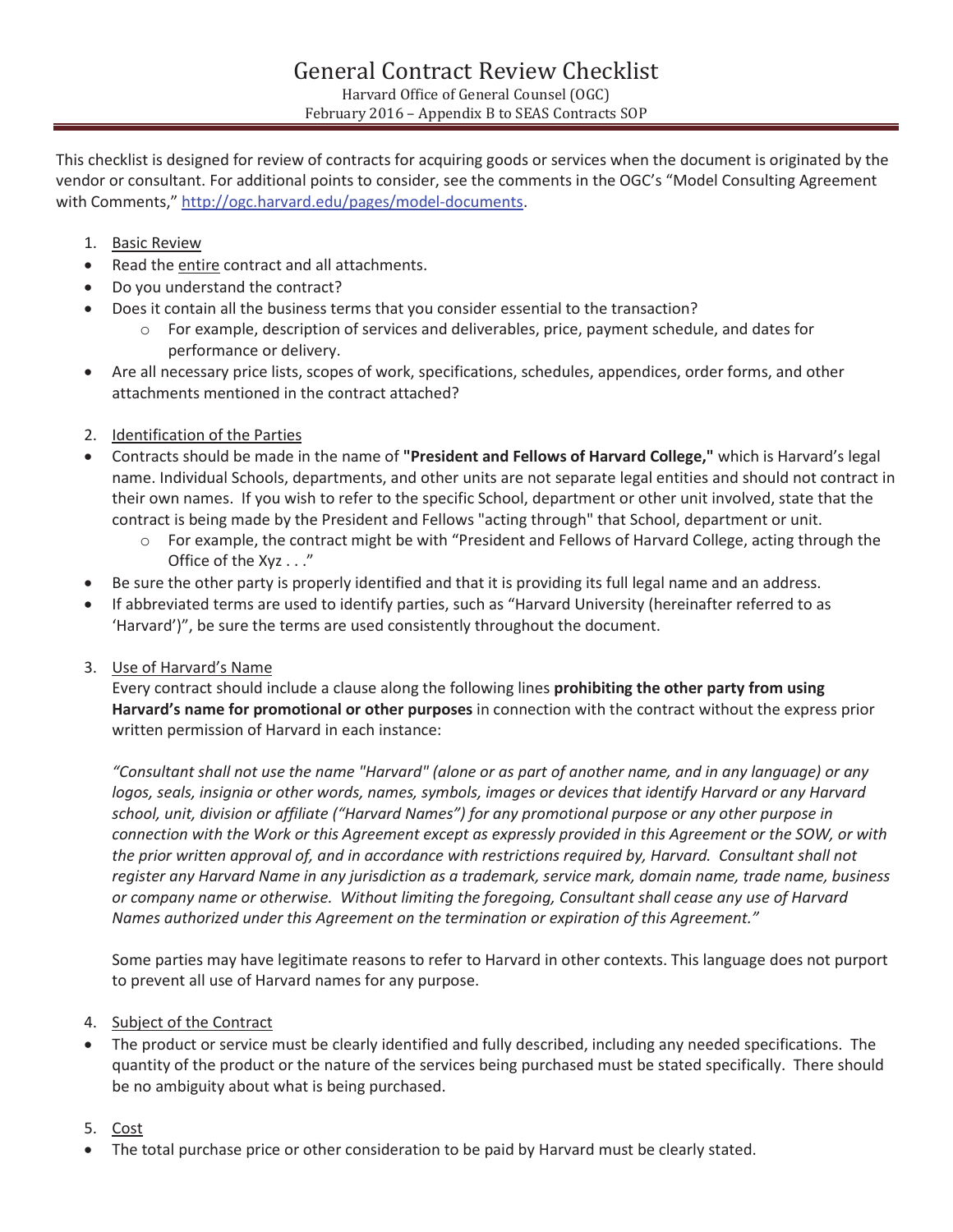- If the other party is promising a discount to Harvard, this should be specified in the contract and the total price should expressly reflect the discount.
- The contract should state whether or not Harvard will reimburse the other party's expenses. If Harvard will pay expenses, consider a description of what expenses Harvard will pay, and either a process for prior approval or a numerical limitation on the amount Harvard will pay.
- The date for payment or the schedule of payments must be clearly stated. It is advisable not to pay all amounts up front, but to establish a schedule of progress payments with a portion held back until the project is complete and accepted.
	- $\circ$  For example, if the service is to cater an event, only a portion should be paid in advance with the rest of the payment due upon the successful conclusion of the event. If the contract involves the purchase of complex machinery or systems, a portion can be paid up front, with the remainder paid after installation and a demonstration that the item works as intended.
- Avoid (strike out) provisions for late fees and interest on unpaid balances. Attempt to obtain as much time for payment as possible. Confirm that deadlines for payment can be met by Harvard's payment system.
- If Harvard is receiving payments, particularly from a foreign source, determine whether any tax will be withheld from the payment. The amount Harvard is entitled to receive should be net of such tax, for which the other party should be responsible.
- If Harvard is receiving payments, determine whether the payments constitute unrelated business taxable income ("UBTI"). UBTI must be reported on Harvard's tax return. For example, where Harvard is receiving payments for permitting advertising in a Harvard publication, the payments will constitute taxable UBTI.
	- o For a discussion of UBTI, see http://ogc.harvard.edu/pages/basics-unrelated-business-income-tax .
- 6. Term and Dates
- Every contract should be dated and have a beginning date and an end date or language defining the end date.
	- $\circ$  For example, "The term of this contract shall be for one year from the date of signing, unless otherwise terminated by either party pursuant to this contract."
- The dates for delivery or performance of services should be specifically and clearly stated.
- Avoid automatic renewal provisions ("evergreen" provisions).
	- o For example, a clause stating that "The contract shall remain in effect from year to year unless terminated by either party no later than 30 days prior to the conclusion of a contract year" should usually be deleted unless it serves a specific Harvard interest. It is preferable for renewal to be at Harvard's option or by mutual agreement in writing.
- 7. Early Termination
- x Many contracts state that they are terminable by either party upon a breach of a material obligation by the other. Most contracts require a party to give written notice of what it believes is a breach of contract before exercising such a right of termination. Such provisions generally give the recipient of the notice the opportunity to "cure," or correct, the breach. Such provisions are usually acceptable.
- Does the contract contain a unilateral right of termination? This right enables a party to terminate the contract without cause at any time, usually a certain number of days after delivery of termination notice to the other party.
	- $\circ$  For example, "This contract may be terminated by either party at any time with or without cause upon 30 days prior written notice to the other". These may work to Harvard's benefit, but will be a concern if Harvard would not want the other party to have the freedom to end a commitment in the middle of a project.
- 8. Warranties

An ordinary commercial contract should contain at least standard warranties of the goods or services by the vendor or consultant. These should include warranties that deliverables will conform to industry standards and to the vendor's specifications or product descriptions; that services will be performed with reasonable care and in accordance with professional standards and applicable law; and that services and deliverables will not violate the rights of third parties.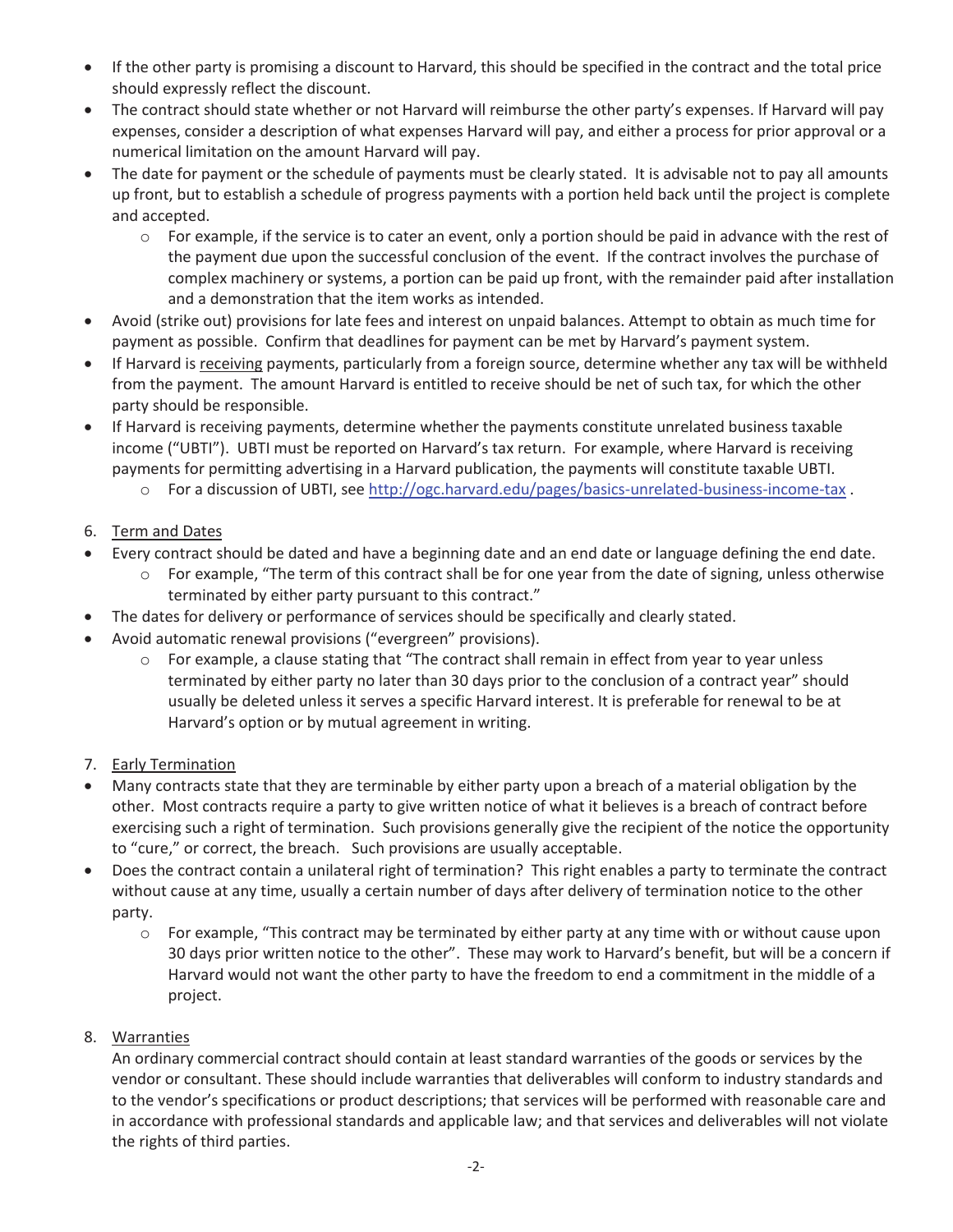# 9. Limitation of Liability

Many vendors will seek to place limits on their liability for negligence, breach of contract, or other wrongful acts or omissions. Provisions that absolve the vendor of all liability, even for breach of warranty, are unacceptable and must be deleted. Harvard has every right to expect a vendor to stand behind its product and services and to accept responsibility for its own wrongdoing. In some situations, ceilings on liability are appropriate.

## 10. Indemnification

- In many contracts there will be sound business reasons for Harvard to require the vendor to indemnify Harvard (i.e., reimburse Harvard fees and costs and otherwise defend Harvard from liability) for claims against Harvard and other losses arising from breaches of the vendor's warranties, infringements of third party rights, or negligence.
- In those cases where Harvard agrees to indemnify a vendor, Harvard should only indemnify to the extent of its negligence or other wrongdoing, such as breach of the contract. Harvard should not indemnify for claims not based on Harvard's fault.

# 11. Vendors' Employees on Harvard Premises

If a vendor's employees are expected to spend material time on Harvard's premises, the contract should state that they will comply with applicable Harvard policies.

# 12. Intellectual Property Rights in Work Product

- Harvard should usually own the intellectual property rights in any deliverable produced by a vendor for Harvard. Pay careful attention to provisions that give the intellectual property rights in work product to the vendor. This may be appropriate in some cases, such as software consulting agreements, in which case it is important that Harvard is properly licensed to use the software.
- The consultant may want a provision that makes its assignment of rights to Harvard contingent on payment of the consultant's fees and expenses. Reject this request, which gives the vendor unreasonable leverage in a payment dispute.

# 13. Confidentiality

- The vendor should respect and preserve the confidential nature of any information pertaining to Harvard that Harvard identifies to the vendor as confidential. Confidentiality may be quite important in some contracts, less so in others. If the transaction involves sharing with a vendor any High Risk Confidential Information, as defined in Harvard's information security policy, or any other personal information about employees or students, you should contact your local Information Security Officer about security standards to be included in such agreements.
- Vendors regularly ask Harvard to keep certain parts of the vendor's information confidential. Be sure that the vendor's request is reasonable and that Harvard has the capacity to comply with it. The vendor should be required to describe clearly what information is confidential. If the vendor asks for non-disclosure agreements from Harvard's employees, review the form of agreement carefully before signing the contract and make sure that all current and new employees sign the non-disclosure agreement. You should generally reject provisions that require Harvard to keep the existence and terms of the agreement confidential; in certain cases it may be appropriate to agree to keep the financial terms confidential.

## 14. Contract Amendments; No Side Agreements

- The contract should contain a provision prohibiting the parties from amending it unilaterally or orally.
	- $\circ$  For example, "This contract may not be modified except in a writing signed by both parties".
- The contract should stipulate that it embodies the entire understanding of the parties. This is an acknowledgment that there are no side agreements or oral understandings. Because vendors often have multiple agreements with Harvard, it is advisable to specify that your agreement only covers the specific goods or services you are contracting for in this contract.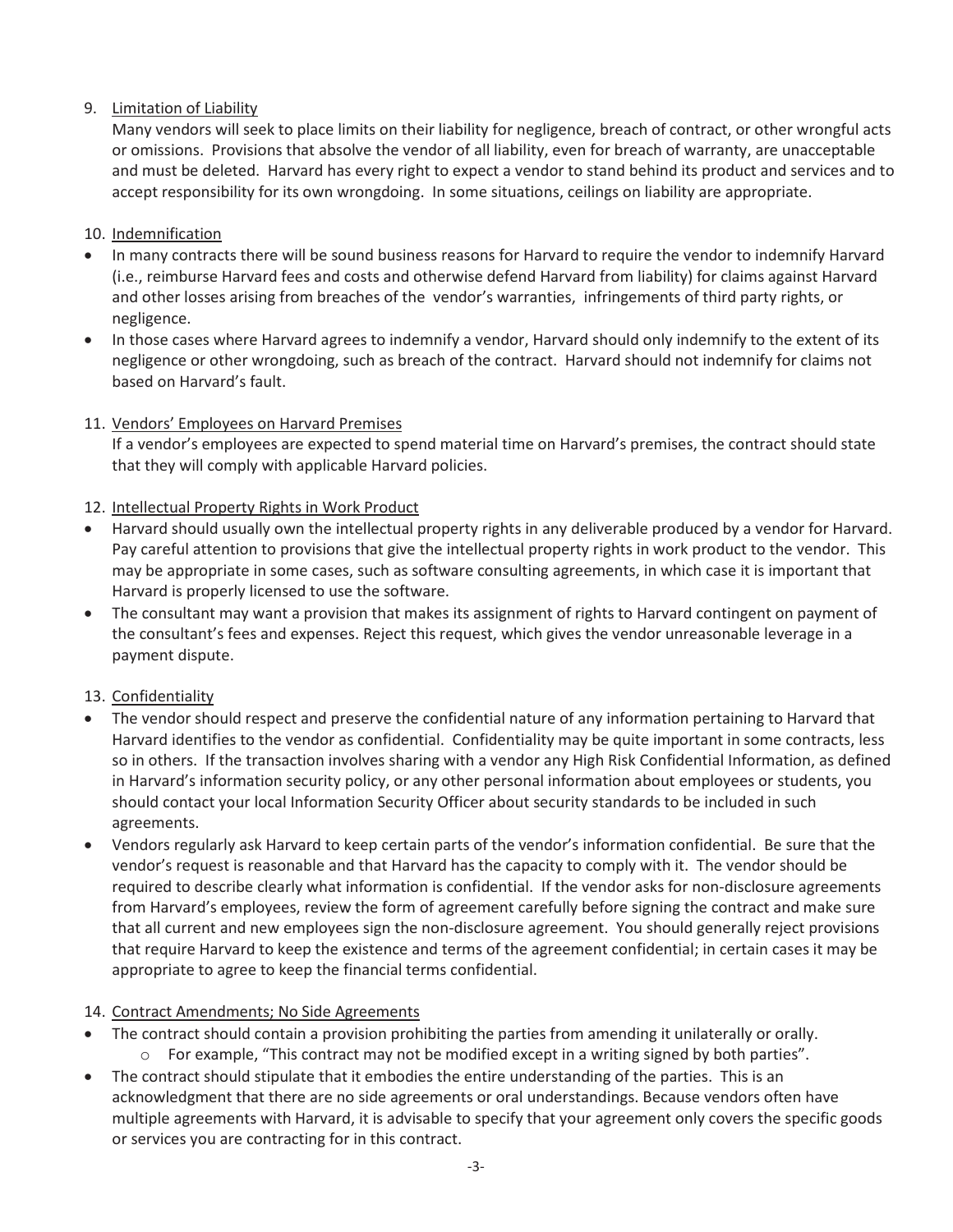- o For example, "This Agreement together with the SOW contains and constitutes the entire agreement between the parties with respect to the Work *[i.e., the specific deliverables or services to be provided under this agreement]* and supersedes and cancels all previous negotiations, agreements, commitments, and writings relating to the Work. It may be amended only by an agreement in writing that refers explicitly to this Agreement, signed by each of the parties hereto. The terms of this Agreement shall apply only to the Work and not to any other services performed by Consultant for Harvard under any other agreement".
- o You should confirm that this statement is correct with respect to the relationship between your agreement and other agreements with the vendor.

## 15. Governing Law and Dispute Forum

- In the event of a dispute over the meaning of a contract provision, parties must look to the law of a particular jurisdiction (state or country) for guidance. So-called 'choice of law' clauses are frequently found in contracts ("this contract shall be governed by and construed in accordance with the laws of the Commonwealth of Massachusetts, without reference to its conflict of laws rules"). Harvard naturally prefers to sign contracts governed by Massachusetts law. If you cannot persuade the other party to include a provision calling for Massachusetts law to apply, an option is to delete the provision altogether. However, the laws of other states or countries are often acceptable.
- The contract may state that any lawsuit shall be brought in the courts of a particular state or country. This is known as a 'choice of forum' clause. If possible, such provisions should be rejected (unless the forum is Massachusetts). If not Massachusetts, it is often preferable for the contract to be silent on choice of forum.

#### 16. Resolving Disputes

Sometimes a contract will spell out how the parties will resolve disputes (for example, arbitration, mediation, etc.). Litigation is the traditional method for dealing with contract disputes and is not usually specified – it is the default option. Often it is best not to mandate any particular method of resolving the dispute so that you have options later. Arbitration provisions may be useful in some cases, but require legal review.

#### 17. Assignment

The contract should state that neither party may assign its respective rights or obligations without the prior written consent of the other. The contract should also prohibit the vendor from subcontracting the work without Harvard's permission. This is especially important if Harvard is engaging the other party to do consulting work or perform other personal services.

o An example of such language: "This Agreement may not be assigned by either party, nor transferred by operation of law, without the prior written consent of the other. Any assignment or transfer without such consent shall be void. Consultant shall not engage any third party to perform any portion of the Work without Harvard's prior written consent. If Harvard approves the engagement of a third party, Consultant shall remain fully responsible to Harvard for the performance of the Work and all other obligations of Consultant under this Agreement, and Harvard shall not be liable for any payments due to such third party."

#### 18. Non-solicitation

The vendor may want to include a provision prohibiting either party (or just Harvard) from offering employment to personnel of the other for a stated period of time after termination of the contract. Such a provision should state that it will not apply to general solicitations not specifically directed to the employees of the other party (such as on-line job postings). Also, it is preferable to limit the provision to employees (and not contractors) of the other party who have been involved in the work under the agreement. In Harvard's case, the provision should apply only to solicitations by the Harvard unit engaging in the contract.

o For example: "During the term of this Agreement and for one year thereafter, neither party shall solicit for hire or hire any employee of the other party who was within the year preceding the solicitation engaged in the specific services that are the subject matter of this Agreement. This paragraph shall not